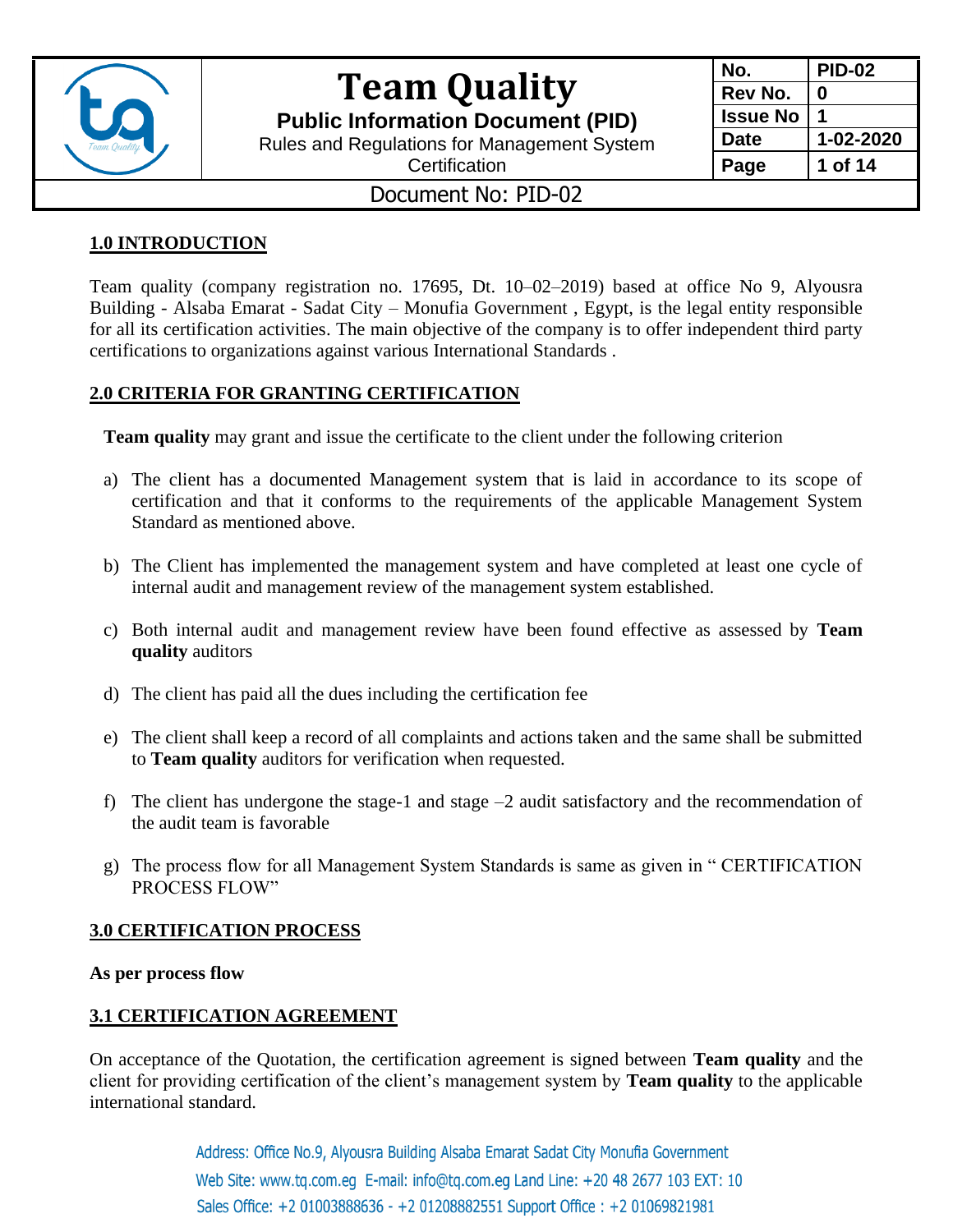

**Public Information Document (PID)**

Rules and Regulations for Management System

**No. PID-02 Rev No. 0 Issue No 1 Date 1-02-2020 Page 2 of 14**

**Certification** 

## Document No: PID-02

### **3.2 STAGE –1 AUDIT & DOCUMENTATION REVIEW**

**Team quality** shall conduct a stage –1 audit at client site to verify the adequacy of documentation with respect to the requirements of the applicable standard and also to understand and gather further information on the client activities and processes including applicable statutes, to plan for the stage  $-2$ audits. The client shall satisfactorily resolve all the observations raised in document review along with other concerns / issues highlighted during the audit and the same confirmed to **Team quality** before planning the stage –2 audit **Team quality** shall submit a formal report to the client.

### **3.3. STAGE –2 AUDIT**

TEAM QUALITY 's audit team shall visit the client's premises, as per an agreed plan, to verify effectiveness of the client's management system in meeting the requirements of the applicable ISO and other international management system standard. **Team quality** shall submit a formal report to the client.

### **3.4 NON-CONFORMITY REPORT**

If a nonconformance is detected during audit, a Nonconformity Report shall be issued to the client. For the non-conformities raised during the audit client shall submit the correction and the corrective action (based on root cause) to **Team quality** office within 20 working days from the last day of the audit. **Team quality** shall verify the submitted correction and the corrective action and confirm the acceptance of the same to the client. Client shall take the correction and corrective action within the stipulated date and submit the documentary evidence to **Team quality** to verify the effectiveness of action taken and accordingly to close the non-conformances.

In case of a major non-conformance, the effectiveness of action taken shall be verified at client site by a follow up visit or as communicated by the team leader on the closing day of the audit. This shall be completed within 90 days from the last day of the audit.

In case of certification audit (fresh client) the **Team quality** shall cancel the audit under the following conditions.

- a) Client does not submit Corrective Action Plan for the Non Conformity raised within 20 working days as stipulated above
- b) In case of major Non Conformity the verification of effective of corrective action is not completed within 90 days as stipulated above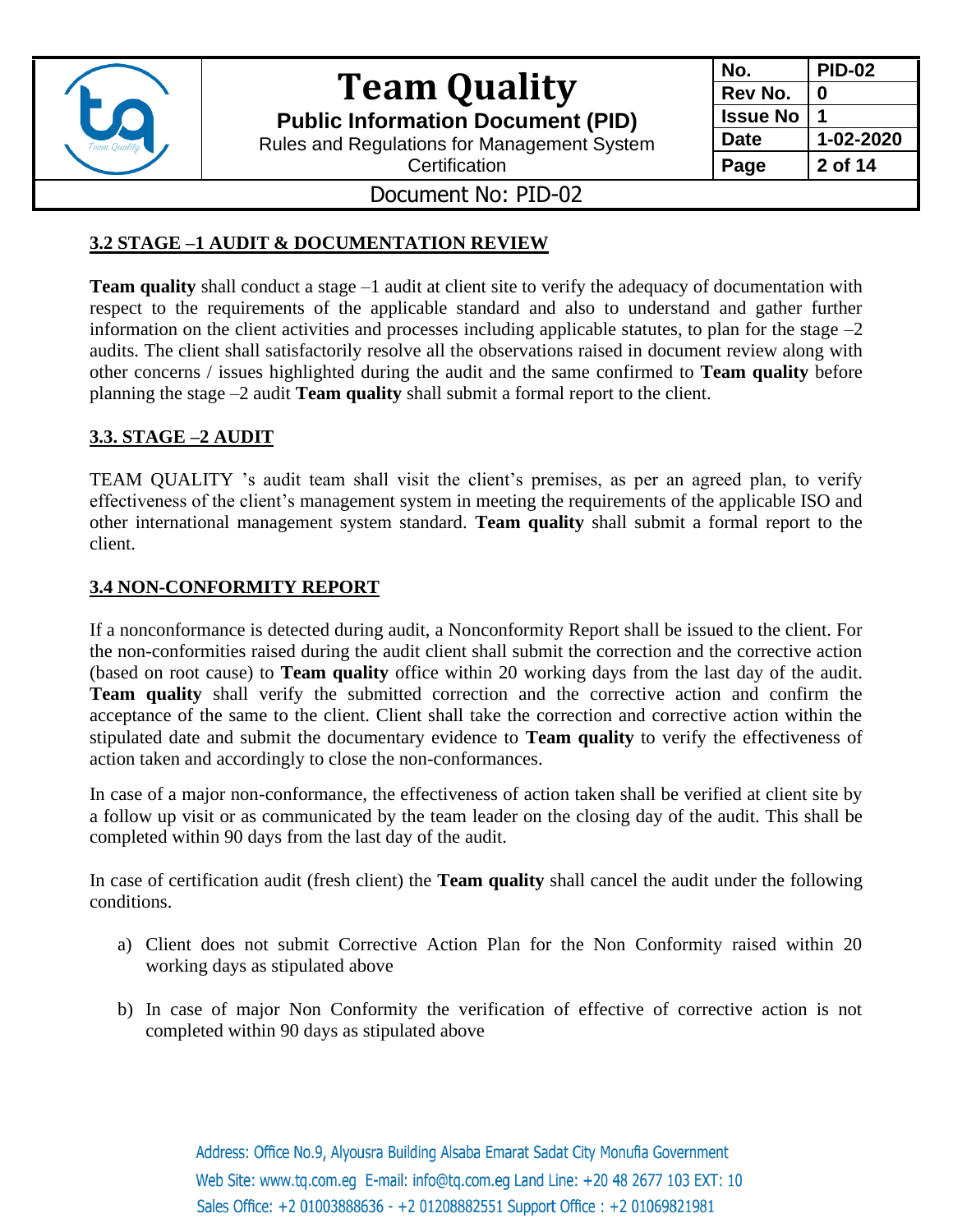

**Public Information Document (PID)**

Rules and Regulations for Management System **Certification** 

| No.             | <b>PID-02</b> |
|-----------------|---------------|
| Rev No.         | 0             |
| <b>Issue No</b> |               |
| <b>Date</b>     | 1-02-2020     |
| Page            | 3 of 14       |

### Document No: PID-02

In case of certified clients **Team quality** shall suspend the certificate under the following conditions

- I. Client does not submit Corrective Action Plan for the Non Conformity raised within 20 working days as stipulated above
- II. In case of major Non Conformity the verification of effective of corrective action is not completed within 90 days as stipulated above

### **3.5 RECOMMENDATION FOR CERTIFICATION**

**Team quality** shall recommend certification of the client's management system, based on the following

- (a) **Team quality** has reviewed the audit reports and has accepted the recommendations of the audit team
- (b) The client has submitted the correction and corrective action for the non-conformities raised within the stipulated time and **Team quality** has accepted the same
- (c) In case of a major non-conformance, the effectiveness of correction and corrective action is verified by **Team quality**'s auditors as agreed and the non-conformity either closed or down graded to minor.

If the client is not recommended for certification **Team quality** shall accordingly inform the client.

#### **3.6 ISSUE OF CERTIFICATE**

**Team quality** shall issue the certificate against the applicable standard to the client provided that,

- ➢ Team quality has verified the effectiveness of the corrective actions in case of major nonconformances or accepted the corrective actions for minor non-conformances as stated in section 3.4. or as required by the specific management system standard
- $\triangleright$  Team quality has taken a decision in client's favour

The Certificate is the property of **Team quality**. and shall be produced to **Team quality** as and when requested.

The certification will be valid for a period of three years from the date of approval of certification, subject to the satisfactory maintenance of the Management System as confirmed through agreed surveillance audits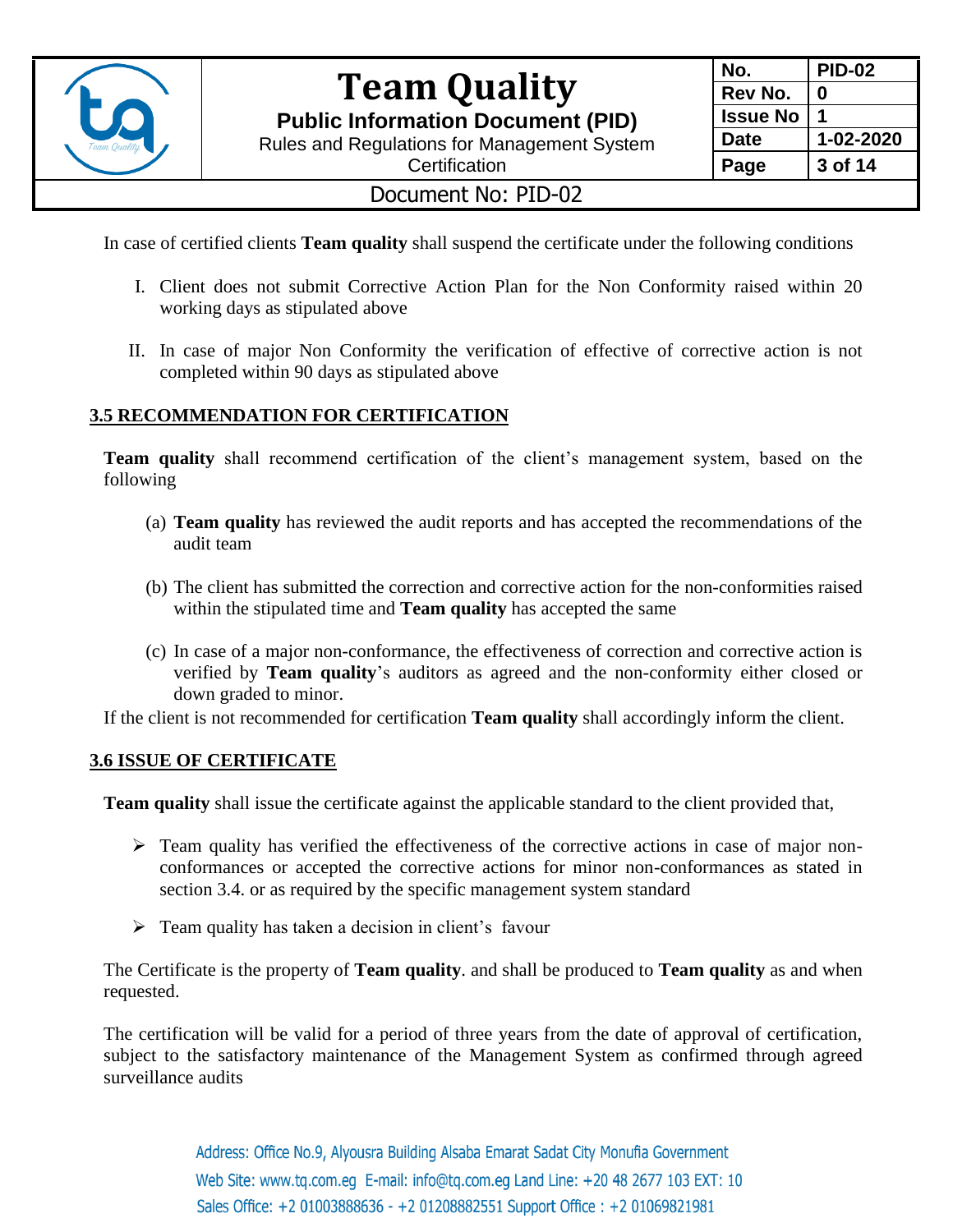

**Public Information Document (PID)**

Rules and Regulations for Management System

| No.             | PID-02    |
|-----------------|-----------|
| Rev No.         | 0         |
| <b>Issue No</b> |           |
| <b>Date</b>     | 1-02-2020 |
| Page            | 4 of 14   |

**Certification** 

### Document No: PID-02

#### **3.7 SURVEILLANCE AUDIT**

Surveillance audits shall be conducted regularly at the client site at least once in a year to confirm that the Client's Management System continues to conform to the requirements of the standard to which it is certified.

The first surveillance audit shall take place within twelve months from the last day of the stage  $-2$ audit and failure to comply with this requirement will lead to suspension and subsequently withdrawal of certification.

For the non-conformity raised during the surveillance audit the conditions stipulated in section 3.5 shall be applicable

In the case that a surveillance audit cannot be carried out because the client's operations are affected owing to factors outside its control, e.g.: employee union strike, natural calamity, etc. the case shall be presented to **Team quality** for a decision.

**Team quality** shall submit a formal report to the client

#### **3.8 RE-CERTIFICATION AUDIT**

The purpose of re-certification audit is to confirm the continued conformity and effectiveness of the client's management system as a whole and its continued relevance and applicability for the scope of certification.

The Re-Certification audit shall include site audit and shall consider the performance of management system over the period of certification and shall also include a review of previous surveillance audit reports. The re-certification audit may have a stage  $-1$  audit in situations where there have been significant changes to the management system, the client or changes to legislation.

**Team quality** shall conduct the re-certification audit at least 60 days in advance to the expiration of certification so that the client has time to implement corrective actions before the expiry of the certification

For non-conformities raised during the audit, the conditions specified in section 3.4 become applicable. **Team quality** shall submit a formal report to the client.

### **3.9 SPECIAL AUDIT**

**3.9.1**. **Team quality** shall conduct special audits under the following conditions,

(a) Extension of the scope of certification already granted, on the request of client. This could be clubbed with routine surveillance audit.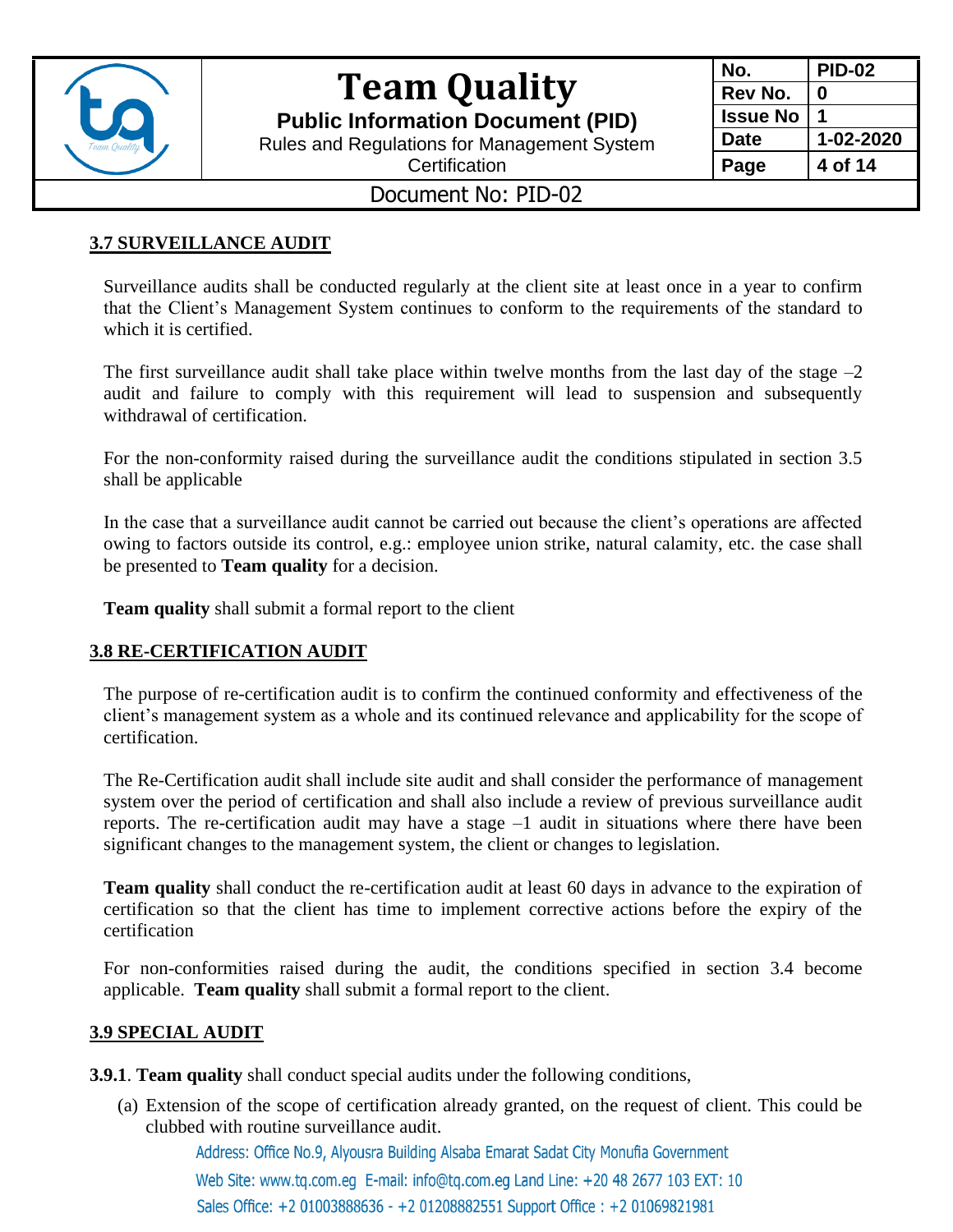

**Public Information Document (PID)**

Rules and Regulations for Management System



**Certification** 

## Document No: PID-02

- (b) To investigate complaints received by **Team quality** about the client.
- (c) Follow up audit in case of suspension.
- (d) Follow up audit for Major non conformance reported in any of the audits namely, certification, surveillance and re-certification
- (e) Changes in **Team quality**'s certification requirements
- (f) Transfer of certification
- (g) Reduction in scope as requested by the client
- (h) Decisions by the Certification Panel based on the results of the review of the audit reports to reverify and confirm certain aspects of the management system.

3.9.2. In case of short notice audits to investigate complaint, response to changes and follow up of suspension, **Team quality** shall select auditors from earlier audits done on the client, because of the lack of opportunity for the client to object to the audit team

3.9.3.For non-conformities raised during the audit the conditions identified in section 3.4 shall become applicable.

3.9.4. **Team quality** shall submit a formal report to the client.

### **3.10 NOTICE OF CHANGES BY TEAM QUALITY**

**Team quality** shall inform the client in advance any changes to its requirements for certification and shall subsequently verify that each client complies with this requirement. It shall necessitate a special audit in certain cases.

### **3.11 NOTICE OF CHANGES BY THE CLIENT**

Client shall inform **Team quality**, without delay, of matters that may affect the capability of management system to continue to fulfill the requirements of the standard used for certification. These may include changes related to,

- (a) The legal, commercial, organizational status or ownership,
- (b) Organization and management (e.g. changes in key managerial, decision making or technical staff).
- (c) Contact address and sites.
- (d) Scope of operation under the certified management system.
- (e) Major changes to the management system and processes.

**Team quality** shall review the changes and accordingly discuss with client for an early verification to ensure that the capability of the management system continues to fulfill the requirements of the applicable standard.

### **3.12 MAINTAINING CERTIFICATIONS**

The Certification is maintained for a period of 3 years under the following conditions.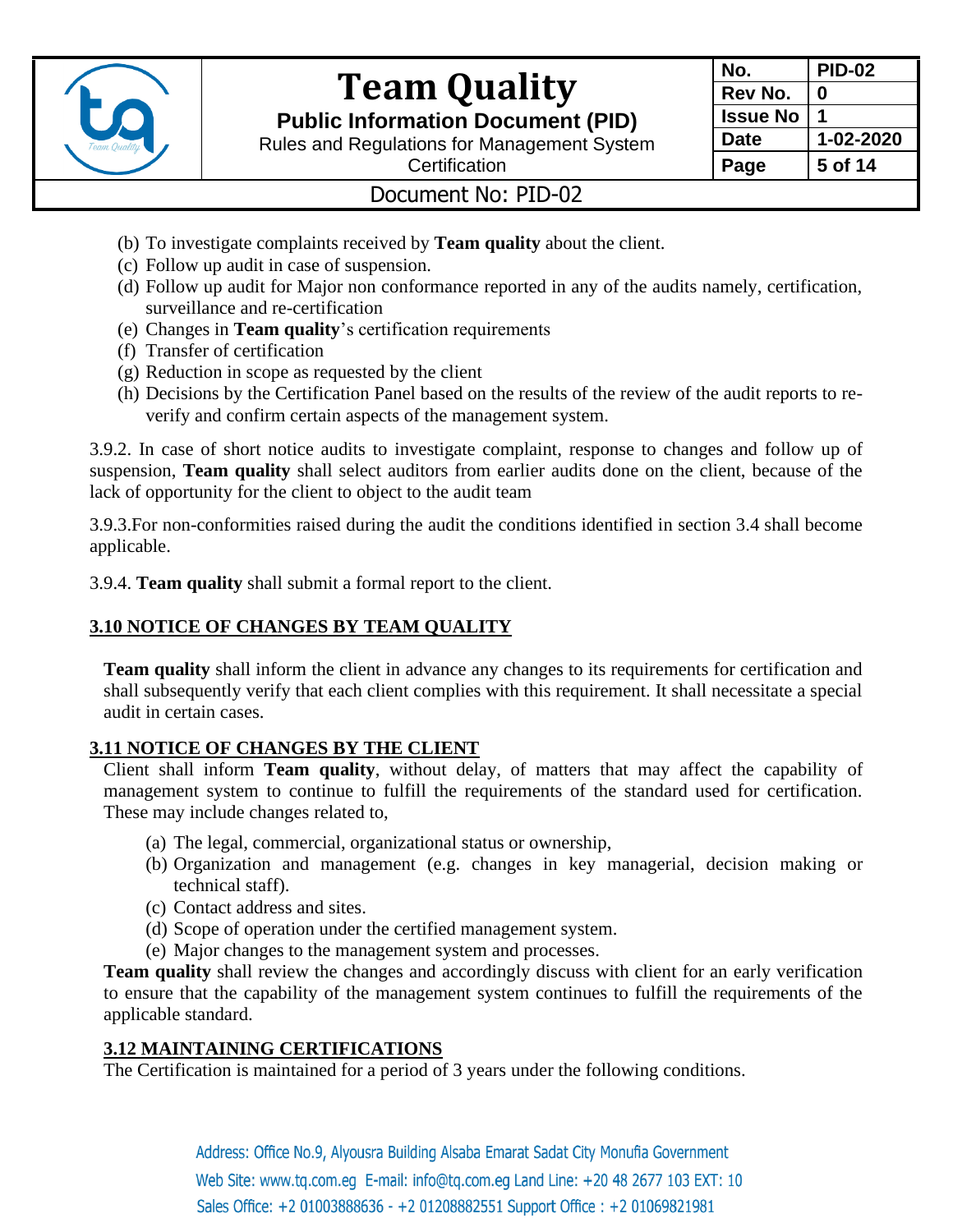

**Public Information Document (PID)**

Rules and Regulations for Management System

| No.             | <b>PID-02</b> |
|-----------------|---------------|
| Rev No.         | Λ             |
| <b>Issue No</b> |               |
| Date            | 1-02-2020     |
| Page            | 6 of 14       |

## **Certification**

### Document No: PID-02

- (a) The Surveillance Audits are conducted as planned and the client has demonstrated that it continues to satisfy the requirements of the management system standard as confirmed by **Team quality**.
- (b) All the non-conformance raised during previous surveillance are closed within the time frame agreed and correction and corrective actions for the non conformities raised during the current audit are identified and accepted by **Team quality** as per conditions specified in section 3.4.
- (c) The Internal Audit and the management reviews are conducted as scheduled and there are no issues pending.
- (d) The client shall maintain suitable records of customer complaints and keep the records of investigation and remedial actions taken with respect to such complaints for verification by the **Team quality** auditors.
- (e) All outstanding dues to TEAM QUALITY are paid.

### **3.13. SUSPENDING, WITHDRAWING OR REDUCING THE SCOPE OF CERTIFICATION**

(a) Suspension

**Team quality** shall suspend certification in cases wherein

- $\triangleright$  The client's certified management system has persistently or seriously failed to meet certification requirements, including requirements for the effectiveness of the management system.
- $\triangleright$  The client does not allow surveillance and re-certification audits to be conducted at the agreed frequencies.
- $\triangleright$  Wishful misuse of logo & reference to certification.
- ➢ Non compliance to submission of Corrective action as stated in section 3.4.
- ➢ Non payment of dues to **Team quality**

The suspension shall be for a period of maximum six months and the suspended status of the client shall be publicly made available in the register of certified clients being maintained by **Team quality** at its registered office. During this period the client's management system certification is temporarily invalid and the client shall discontinue the use of logo or any reference of certification in advertising matter.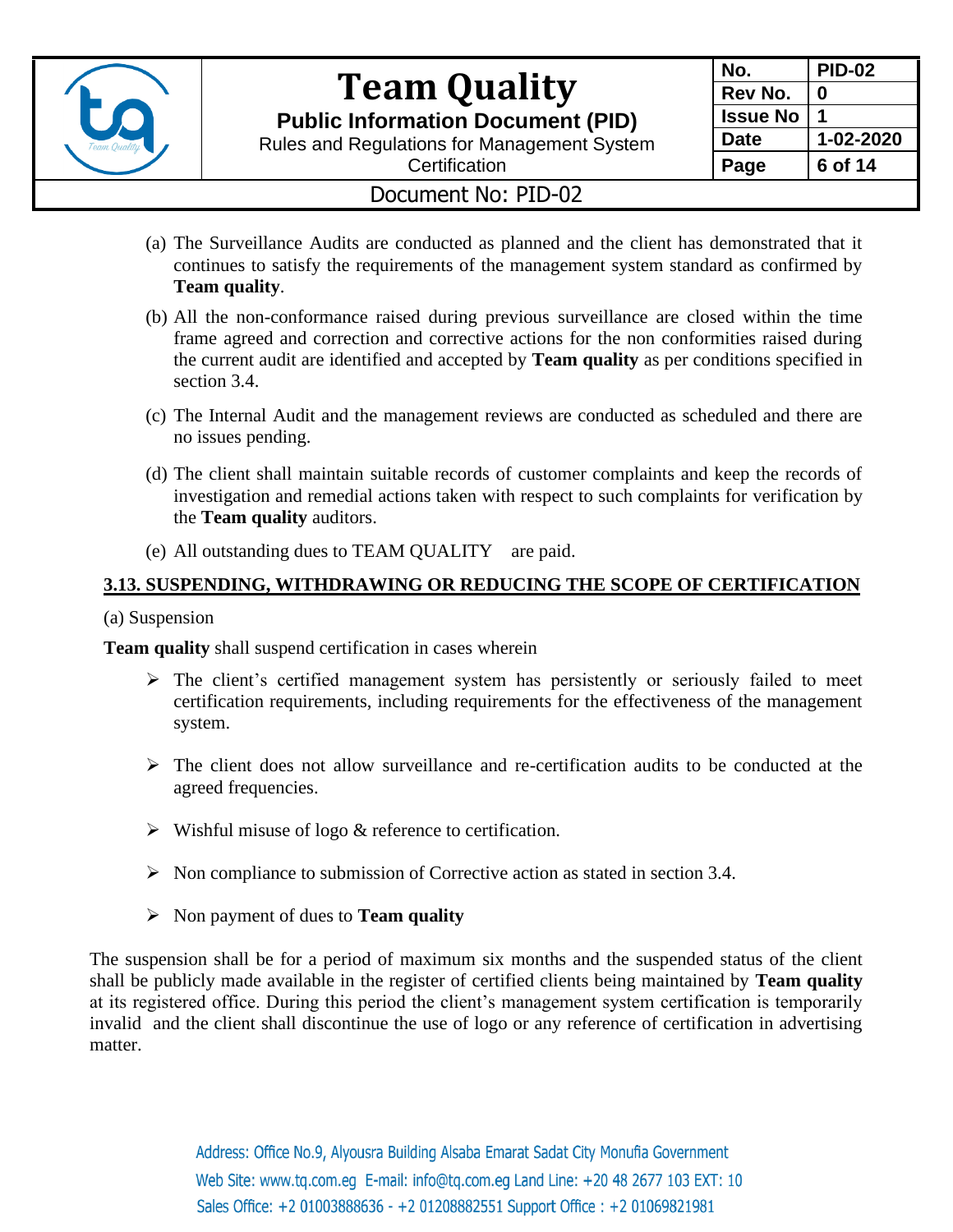

**Public Information Document (PID)**

Rules and Regulations for Management System

| No.             | <b>PID-02</b> |
|-----------------|---------------|
| Rev No.         | 0             |
| <b>Issue No</b> |               |
| <b>Date</b>     | 1-02-2020     |
| Page            | 7 of 14       |

**Certification** 

## Document No: PID-02

### **(b) Withdrawal**

**Team quality** shall withdraw the certificate under the following circumstances.

- (a) Failure of the client to resolve the issues of suspension within six months shall result in withdrawal of certification
- (b) Other reason like major legal complaint, company involved in malpractices, **Team quality** loses accreditation etc.
- (c) Client voluntarily requested for a withdrawal.

Upon withdrawal of certification the client ceases to enjoy the certification status and the client shall immediately cease use and distribution of any literature, stationary etc bearing the mark. The artwork supplied and all the original approval certificates are to be returned to **Team quality**.

#### **(d) Reduction in scope of certification**

**Team quality** shall decide to reduce the client's scope of certification by excluding the parts not meeting the requirements, when the client has persistently and seriously failed to meet the certification requirements for those parts of the scope of certification. Such exclusions shall be consistent with the certification standard.

Upon request from any party, Team Quality shall provide information related to the validity of a given certificate.

### **3.14. CERTIFICATION AND USE OF LOGO**

The certificates issued by **Team quality** remain the property of **Team quality** and must be returned where requested. The client authorized to use the certificate mark or its logo in advertising matter as per instruction given by **Team quality** at the time of issuing the certificate.

The client, while using its certification, shall ensure that it,

- (a) Conforms to requirements of **Team quality** when making reference to its certification status in communication media such as Internet, brochures or advertising or other documents.
- (b) Does not make or permit any misleading statement regarding its certification,
- (c) Does not use or permit the use of the certification document or any part thereof in a misleading manner,
- (d) Upon suspension or withdrawal of its certification, discontinues its use of all advertising matter that contains a reference to certification, as directed by **Team quality**.Address: Office No.9, Alyousra Building Alsaba Emarat Sadat City Monufia Government

Web Site: www.tq.com.eq E-mail: info@tq.com.eq Land Line: +20 48 2677 103 EXT: 10 Sales Office: +2 01003888636 - +2 01208882551 Support Office: +2 01069821981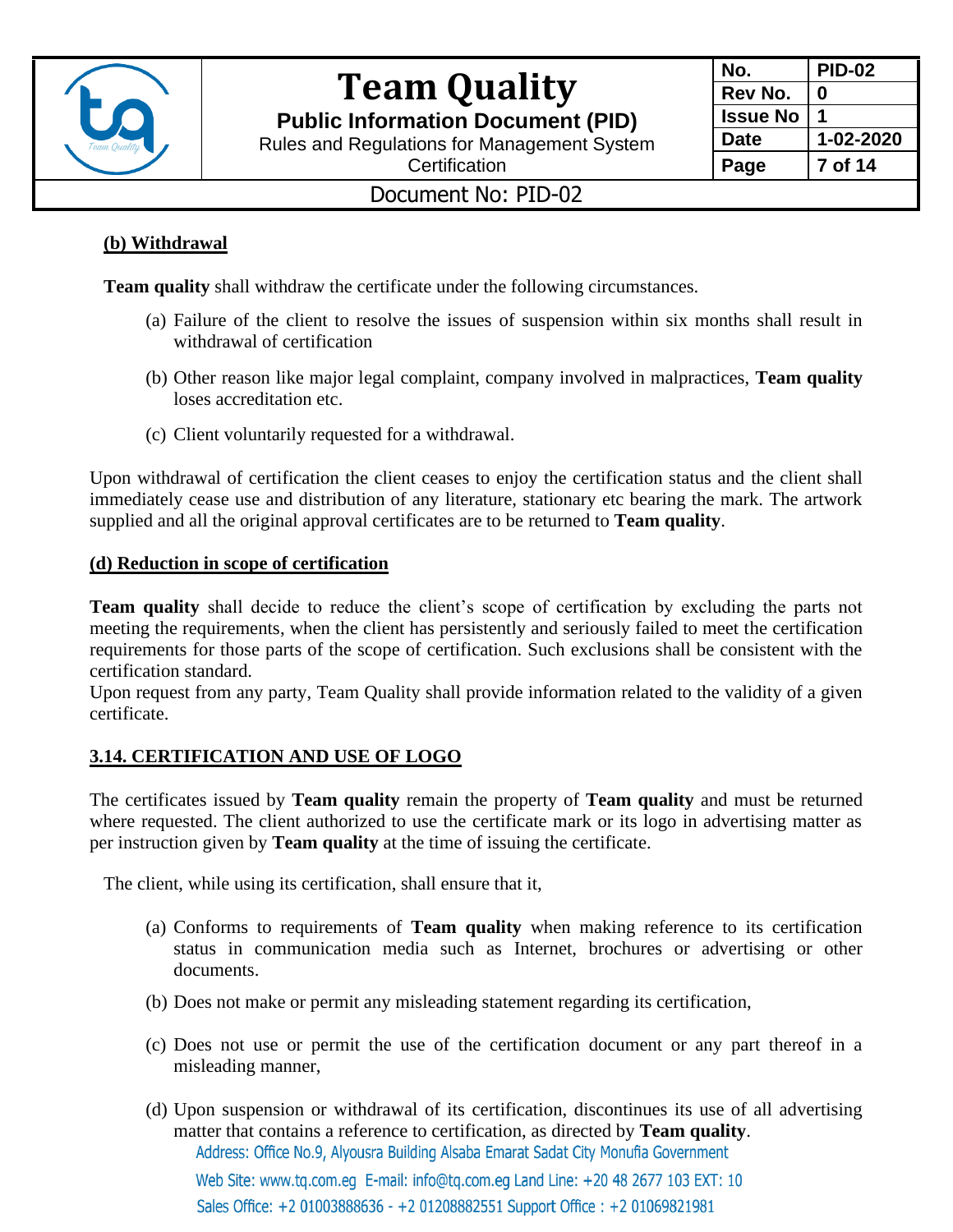

**Public Information Document (PID)**

Rules and Regulations for Management System



### **Certification**

### Document No: PID-02

- (e) Amends all advertising matter when the scope of certification has been reduced,
- (f) Shall not use the certification information in a manner to imply that the product or service is certified. The certification mark or logo shall not be used on a product or product packaging and laboratory test, calibration or inspection reports or any form of certificates issued by educational institutions as these could be interpreted as denoting product conformity or these are deemed as products in some context.
- (g) Does not imply that certification applies to activities that are outside the scope of its certification,
- (h) Shall not use the certification in such a manner that would bring **Team quality** and /or the certification system into disrepute and lose public trust
- (i) Logos shall also not to be applied on visiting cards

### **3.15. PUBLICLY ACCESSIBLE INFORMATION**

**Team quality** shall make the following information publicly accessible through its web site and through documents PID-02., PID-04

- The activities of **Team quality**
- The requirements for certification including information on the audit processes and certification process for granting, maintaining, extending, renewing, reducing suspending and withdrawing certification.
- Certification status of clients through the register of certified clients maintained at **Team quality** 's office
- Appeal and complaint process.

All other information shall be treated as confidential.

### **3.16. OBLIGATIONS OF THE APPLICANT / CERTIFIED ORGANIZATION**

- (a) The applicant / certified organization shall commit to fulfill continually the requirements of certification set by **Team quality** for the scope for which certification has been granted including adapting changes in requirements for certification as and when communicated
- (b) When requested the applicant / certified organization shall cooperate with **Team quality** in the fulfillment of the requirements for certification. This shall apply to all locations included in the certification
- (c) The applicant / certified organization shall provide access to information , documents and records as necessary for granting certification and maintaining certification
- (d) Certified organization shall allow the personnel from the accreditation body ( e.g. EGAC etc ) access to their sites and shall provide access to information , documents and records when requested by **Team quality**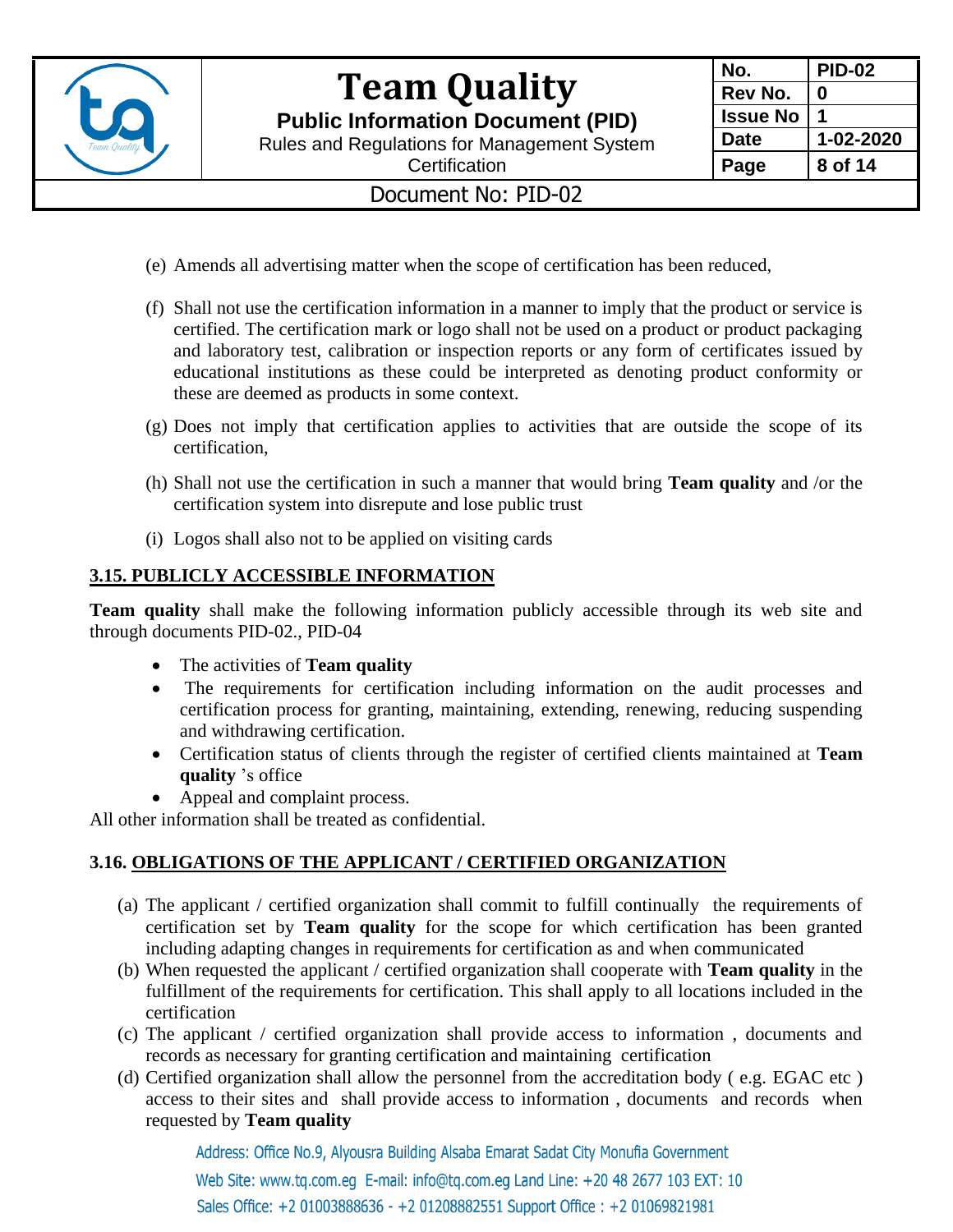

**Public Information Document (PID)**

Rules and Regulations for Management System

| No. |                 | PID-02    |
|-----|-----------------|-----------|
|     | Rev No.         | 0         |
|     | <b>Issue No</b> |           |
|     | <b>Date</b>     | 1-02-2020 |
|     | Page            | 9 of 14   |

### **Certification**

### Document No: PID-02

- (e) The certified client shall claim certification only with respect to the scope for which certification has been granted
- (f) The certified organization shall not use its certification in such a manner as to bring **Team quality** into disrepute
- (g) The applicant / certified organization shall pay fees as determined by **Team quality**
- (h) The applicant / certified organization shall inform without delay any significant changes relevant to the certification in respect of its status or its operation related
	- i) Its legal , commercial or ownership status
	- ii) The organization , top management & key personnel
	- iii) Resources and premises
	- iv) Scope of certification
	- v) Other such matters that might affect the ability of the certified organization to fulfill requirements of certification

### **3.17 OBLIGATIONS OF TEAM QUALITY**

- (a) **Team quality** shall make publicly available information about the status of certification that it has granted the certified organization. The information shall be updated regularly. The information shall include the following
	- i) Name and address of the certified client
	- ii) Dates of granting certification and expiry date as applicable
	- iii) Scope of certification
- (b) **Team quality** shall give due notice of any changes to its requirements for certification. It shall take into account the views expressed by interested parties before deciding on the precise form and the effective date of the changes. Following a decision on, and publication of , the changed requirements it shall verify that each certified client carries out necessary adjustments
- (c) **Team quality** shall ensure that the Management System Certification to all clients is provided independently, impartially and in fair manner. The policies and procedures under which **Team quality** operates the certification services are non-discriminatory and are administered in a nondiscriminatory manner
- (d) **Team quality** shall submit an audit summary report to the organization audited and also to the accreditation body as per the requirement of the accreditation body. The report will be treated in strict confidence
- (e) On request from any party the information regarding the validity of certification for any specific client is also communicated by **Team quality** in writing with intimation to the client
- (f) When confidential information about a client is made available to external bodies e.g. accreditation body or peer assessment body as per **Team quality**'s agreement with such external bodies, the same shall be informed to the client by **Team quality**.Address: Office No.9, Alyousra Building Alsaba Emarat Sadat City Monufia Government

Web Site: www.tq.com.eq E-mail: info@tq.com.eq Land Line: +20 48 2677 103 EXT: 10 Sales Office: +2 01003888636 - +2 01208882551 Support Office: +2 01069821981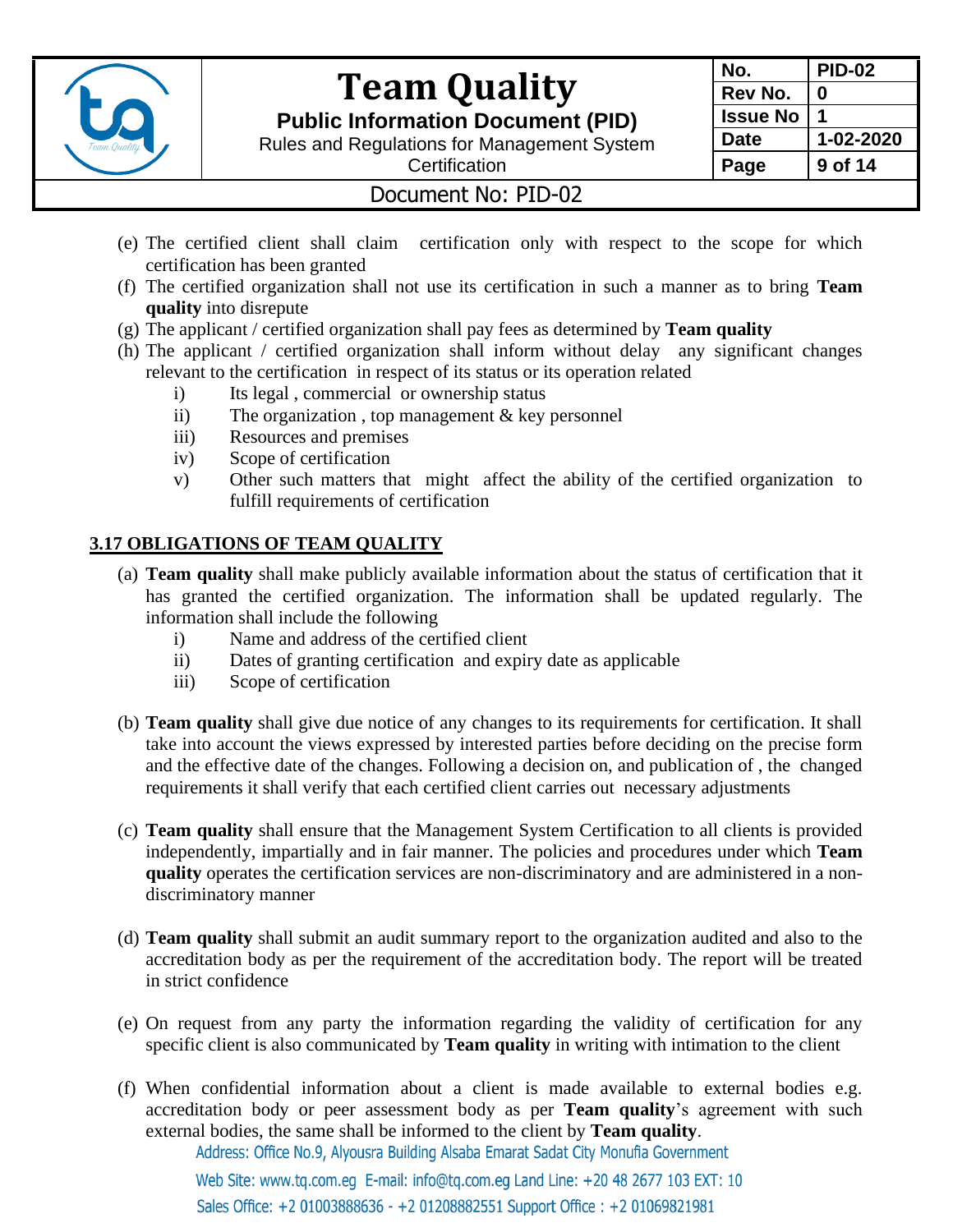

**Public Information Document (PID)**

Rules and Regulations for Management System

| No.             | <b>PID-02</b> |
|-----------------|---------------|
| Rev No.         | 0             |
| <b>Issue No</b> |               |
| <b>Date</b>     | 1-02-2020     |
| Page            | 10 of 14      |

**Certification** Document No: PID-02

#### **3.18. Team quality OFFERING OTHER SERVICES** (other management system certification) unaccredited

**Team quality** shall not give any special consideration to the client in terms of any financial or any concession in the requirements of new management system certification.

### **3.19 CHANGES IN THE SCOPE OF CERTIFICATION (CERTIFIED ORGANIZATIONS)**

Under the management system certified, there is a provision for change in scope for certification and this shall be applicable to the following cases (This however does not apply to the reframing the scope to bring-in more clarity without change in the activity or the process)

- $\triangleright$  Extension in the scope (e.g.. addition of a different product or new initiative/activity)
- $\triangleright$  Reduction in the scope (e.g. discontinuing certain products or processes or activity)
- $\triangleright$  Change in the location (shifting of factory, office to new location) The above changes can be affected only after verification and confirmation by certification body and the following requirements should be met by organization seeking change in scope.
- ❖ The organization has amended the management system documentation with respect to the changes and has implemented the same and have the same subjected to at least one internal audit.
- ❖ The change in scope can be done either with surveillance or re-certification provided the organization informs the certification body (TEAM QUALITY ) at least 30 days prior to the audit due. Any short notice requests for changes will not be entertained

#### **3.20. Tasks given to Audit Team**

The task given to audit team shall include,

- To examine and verify the structure, policies, processes, procedures, records and related documents of the client
- To determine that these meet all the requirements relevant to the intended scope of certification
- To determine that processes and procedures are established, implemented and maintained effectively to provide a basis for confidence in the client's management system
- To communicate to the client, for its action, any inconsistencies between the client's policy, objectives, targets and the results

### **4.0. GENERAL TERMS AND CONDITION**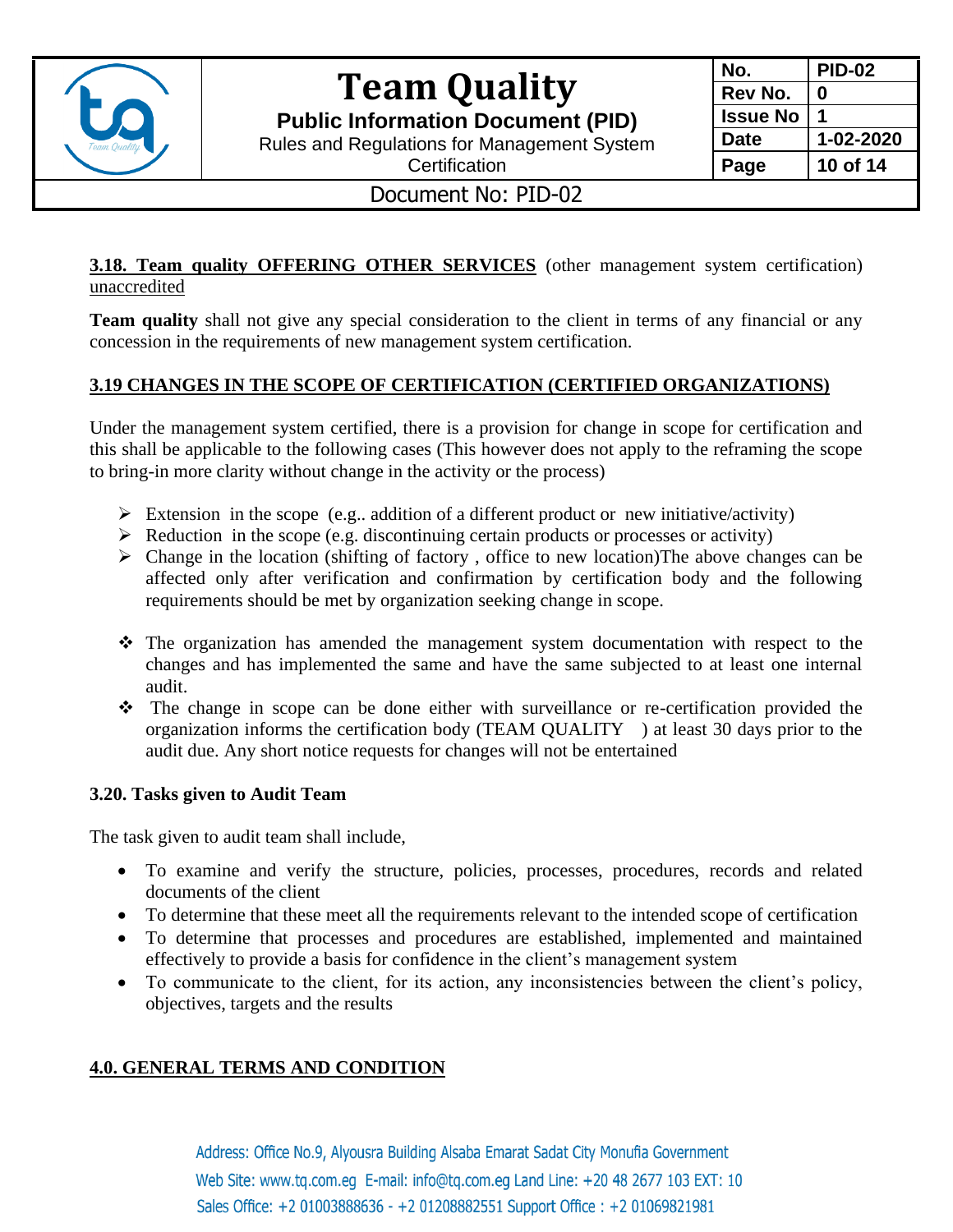

**Public Information Document (PID)**

Rules and Regulations for Management System

| No.             | <b>PID-02</b> |
|-----------------|---------------|
| Rev No.         | O             |
| <b>Issue No</b> |               |
| <b>Date</b>     | 1-02-2020     |
| Page            | 11 of 14      |

**Certification** 

### Document No: PID-02

**(a) Termination-** The client and **Team quality** shall have the right to terminate this agreement at any time giving 30 days of written notice of such termination. The client shall, in case of termination, reimburse to **Team quality** all the dues up to date of termination. **Team quality**, if it so wishes, shall also charge a termination fee to be negotiated at the time of termination and this is in addition to the dues that are payable to **Team quality**. In no case such termination fee shall not exceed 15% of the value of the agreement. All reimbursable are payable at the end of said 30 days period.

**(b) Confidentiality- Team quality** shall not disclose any information about the client or individual to a third party without the written consent of the client or the individual concerned. If **Team quality** is required by law to release confidential information to a third party, the client or the individual concerned shall, unless regulated by law, be notified in advance of the information provided. .

**(c) Force majeure-** Delay in or failure of performance of either party hereto shall not constitute a default hereunder or give rise to any claim for damage if and to the extent such delay or failure is caused by an act of war, natural disaster, fire, explosion, labor dispute or any other event beyond the control of the party affected and which, by the exercise of reasonable diligence, said party is unable to prevent. The party affected shall notify the other party in writing of the causes and expected duration immediately after the occurrence of any such event.

**(d) Law & disputes-**The agreement for certification between **Team quality** and client shall be governed by prevailing law in India. Any dispute arising in connection with the agreement, which cannot be settled by private negotiations between the parties, shall be referred to arbitration as per the Indian Arbitration Act, subject to Delhi jurisdiction. The decision of the arbitration shall be binding for the both parties.

**(e) Appeals:** Client shall appeal to **Team quality** in respect of the following,

- 1) Non acceptance of client's application for certification
- 2) Not granting, suspending, withdrawing or denying of certification

**Team quality** shall deal with the appeals according to its procedure and shall be responsible for all decisions at all levels of the appeal handling process as per **Team quality** procedure PM-13

**Team quality** shall acknowledge the receipt of the appeal and shall provide the client with progress reports and the outcome.

(g) **Complaints: Team quality** shall investigate the complaint received about the client to decide what action need to be taken and the same shall be communicated to the client at an appropriate time as per **Team quality** procedure PM-13. The identity of the complainant shall not be disclosed.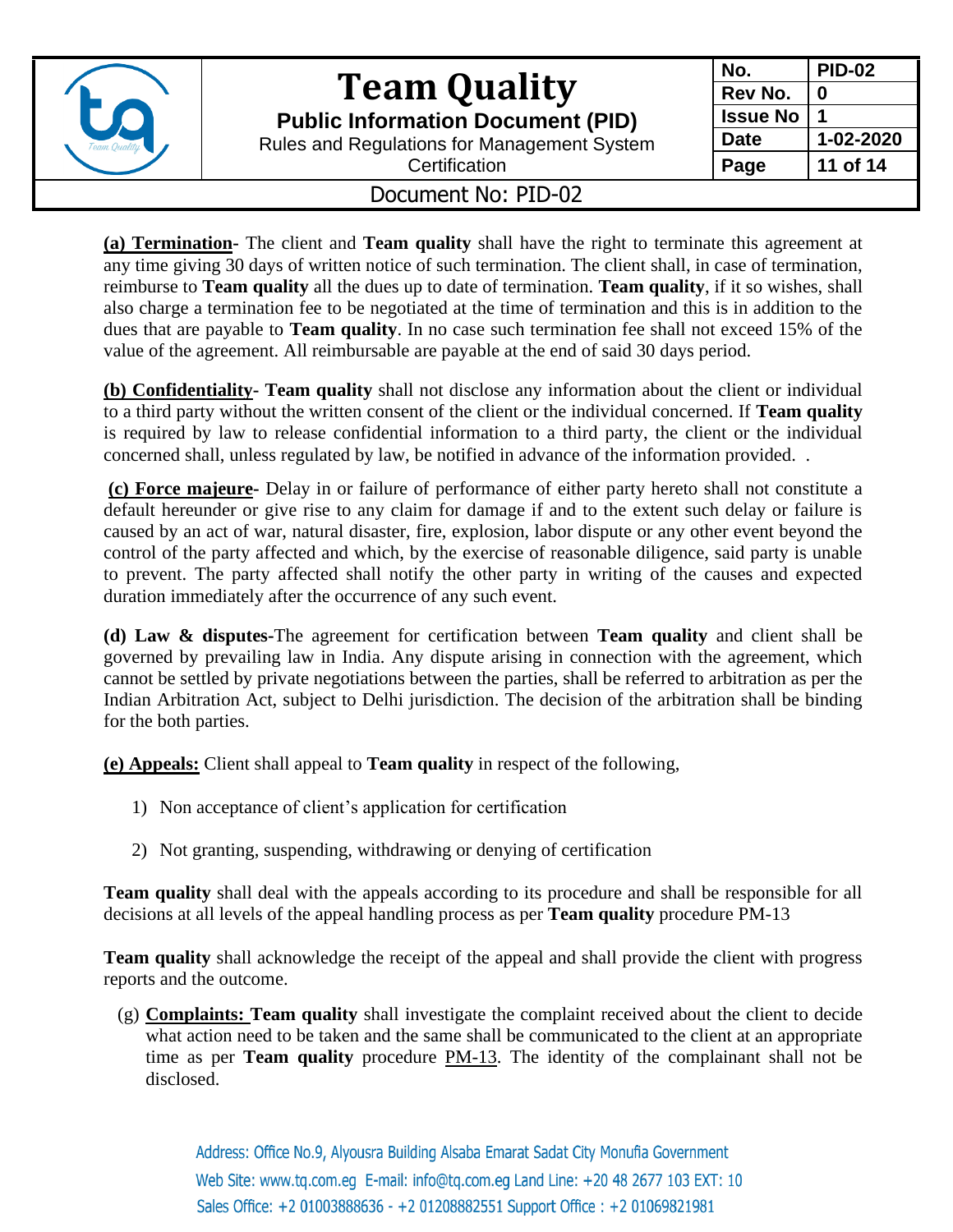

**Public Information Document (PID)**

Rules and Regulations for Management System

| No.             | <b>PID-02</b> |
|-----------------|---------------|
| Rev No.         | 0             |
| <b>Issue No</b> |               |
| <b>Date</b>     | 1-02-2020     |
| Page            | 12 of 14      |

**Certification** 

### Document No: PID-02

*Complaints about Team quality from the client or third party:* Depending on the nature *of* the complaint**,** Chairman of the Impartiality Board shall decide to conduct the investigation himself or appoint a complaint panel for each complaint. The complaint panel shall contain at least two members from the **Team quality**'s auditor panel who have not been part of the audit and also not involved in certification decision or involved in the subject of the complaint. Further, the complainant shall be given an opportunity to present the case to the panel in person if he so desires.

The complaint panel shall investigate the complaint by looking into the records and / or talking to the complainant and **Team quality** and shall take a decision taking into account the results of any previous such complaints.

The details of investigation and the correction and the corrective actions identified are recorded in the complaint register. Upon verification on the effectiveness of corrective action taken, **Team quality** shall inform the complainant about the correction and corrective action taken and if the complainant is satisfied with the actions taken the complaint is treated as closed. The final Decision on the resolution of complaint shall be taken by the chairman of the impartiality Board.

**Complaints about the certified client from its customers or any other third party:**

**Team quality** shall inform the client about the complaint received and ask the client to investigate the complaint and report the findings to **Team quality** within two weeks from the date of receiving the complaint by the client.

If **Team quality** does not receive any response from the client or the action taken by the client is not found effective, **Team quality** shall inform the client accordingly and ask for a special audit at the client site by **Team quality**. On confirmation from the client **Team quality** shall conduct a special audit as per **Team quality** procedure PM-07 and investigate the complaint.

If the complaint is of serious nature **Team quality** shall initiate the special audit directly with the client

As its policy, **Team quality** shall not disclose the identity of the complainant to the client.

If any action is needed to be taken by the client **Team quality** shall verify the effectiveness of such action by suitable means appropriate to the gravity of the problem.

If the corrective action taken by the client is found effective **Team quality** shall inform the complainant accordingly and the complaint shall then be treated as closed.

**Team quality** shall decide to make public the complaint and its resolution if agreed with client and complainant.

All the complaints received and their status with respect to their resolution are presented in the Management Review and the Impartiality Board meeting*.*

Address: Office No.9, Alyousra Building Alsaba Emarat Sadat City Monufia Government

Web Site: www.tq.com.eq E-mail: info@tq.com.eq Land Line: +20 48 2677 103 EXT: 10 Sales Office: +2 01003888636 - +2 01208882551 Support Office: +2 01069821981